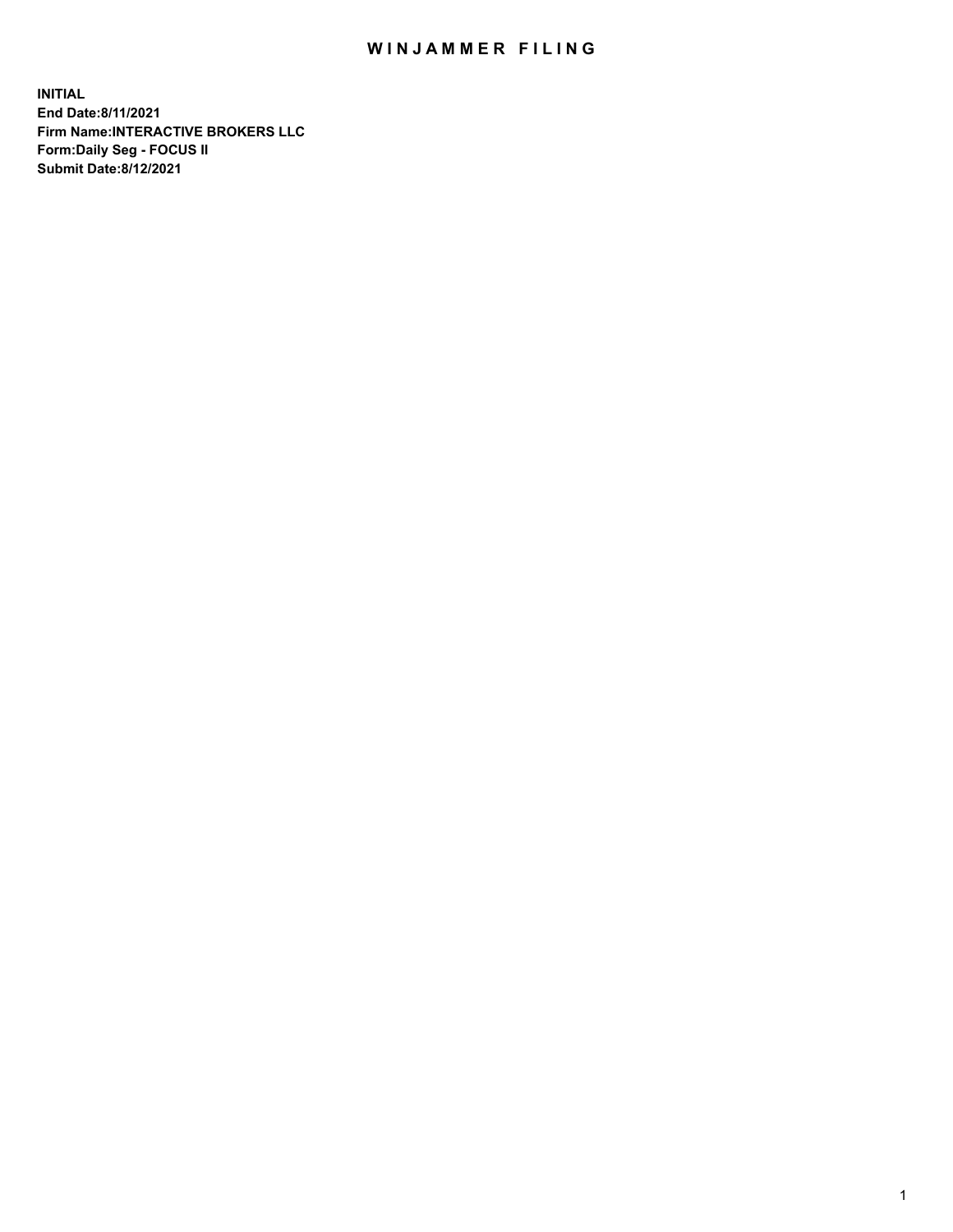**INITIAL End Date:8/11/2021 Firm Name:INTERACTIVE BROKERS LLC Form:Daily Seg - FOCUS II Submit Date:8/12/2021 Daily Segregation - Cover Page**

| Name of Company                                                                                                                                                                                                                                                                                                                | <b>INTERACTIVE BROKERS LLC</b>                                                                  |
|--------------------------------------------------------------------------------------------------------------------------------------------------------------------------------------------------------------------------------------------------------------------------------------------------------------------------------|-------------------------------------------------------------------------------------------------|
| <b>Contact Name</b>                                                                                                                                                                                                                                                                                                            | James Menicucci                                                                                 |
| <b>Contact Phone Number</b>                                                                                                                                                                                                                                                                                                    | 203-618-8085                                                                                    |
| <b>Contact Email Address</b>                                                                                                                                                                                                                                                                                                   | jmenicucci@interactivebrokers.c<br>$om$                                                         |
| FCM's Customer Segregated Funds Residual Interest Target (choose one):<br>a. Minimum dollar amount: ; or<br>b. Minimum percentage of customer segregated funds required:% ; or<br>c. Dollar amount range between: and; or<br>d. Percentage range of customer segregated funds required between:% and%.                         | $\overline{\mathbf{0}}$<br>$\overline{\mathbf{0}}$<br>155,000,000 245,000,000<br>0 <sub>0</sub> |
| FCM's Customer Secured Amount Funds Residual Interest Target (choose one):<br>a. Minimum dollar amount: ; or<br>b. Minimum percentage of customer secured funds required:%; or<br>c. Dollar amount range between: and; or<br>d. Percentage range of customer secured funds required between:% and%.                            | $\overline{\mathbf{0}}$<br>$\overline{\mathbf{0}}$<br>80,000,000 120,000,000<br>0 <sub>0</sub>  |
| FCM's Cleared Swaps Customer Collateral Residual Interest Target (choose one):<br>a. Minimum dollar amount: ; or<br>b. Minimum percentage of cleared swaps customer collateral required:% ; or<br>c. Dollar amount range between: and; or<br>d. Percentage range of cleared swaps customer collateral required between:% and%. | $\overline{\mathbf{0}}$<br><u>0</u><br>0 <sub>0</sub><br>0 <sub>0</sub>                         |

Attach supporting documents CH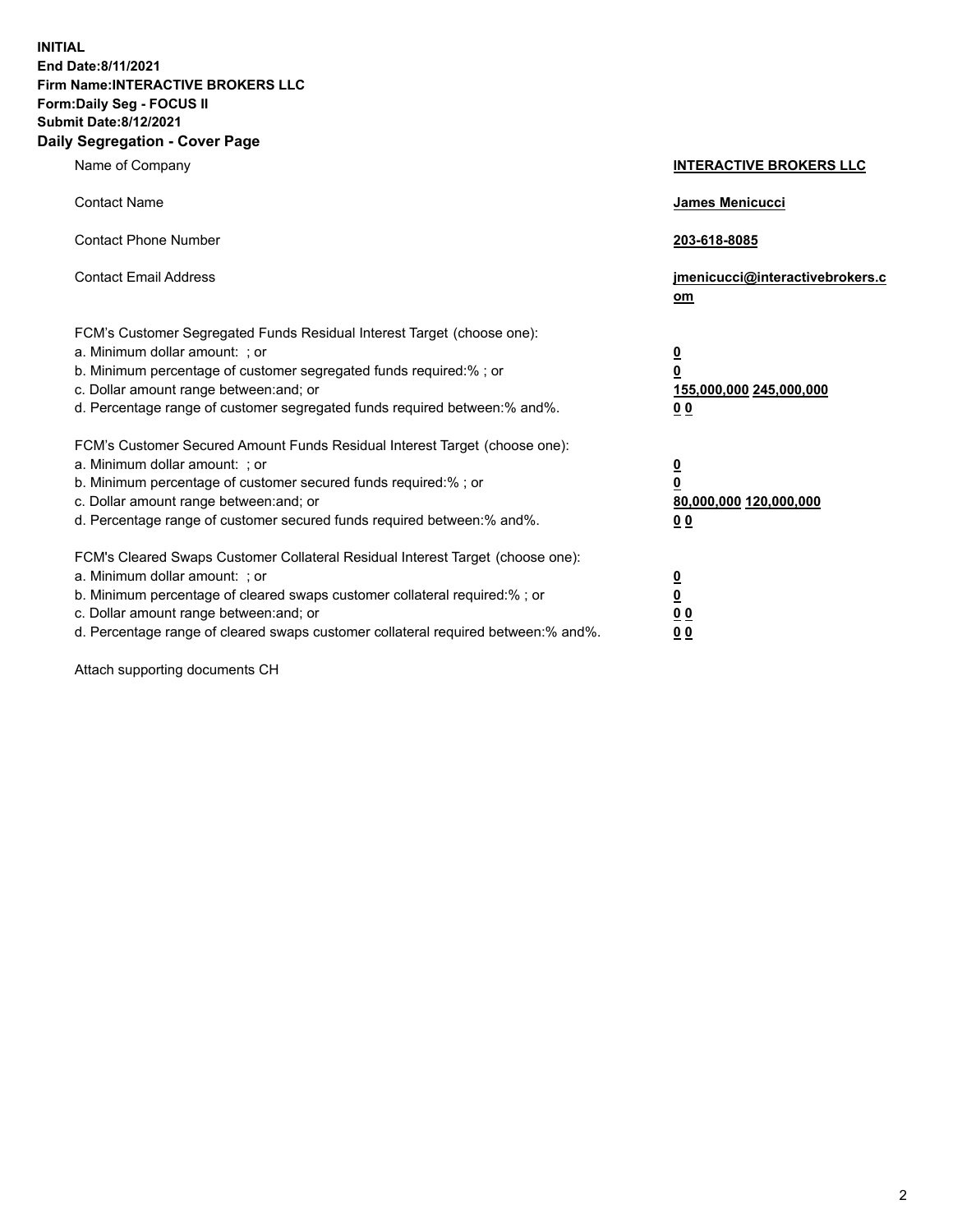## **INITIAL End Date:8/11/2021 Firm Name:INTERACTIVE BROKERS LLC Form:Daily Seg - FOCUS II Submit Date:8/12/2021 Daily Segregation - Secured Amounts**

|     | Dany Segregation - Secured Amounts                                                          |                                   |
|-----|---------------------------------------------------------------------------------------------|-----------------------------------|
|     | Foreign Futures and Foreign Options Secured Amounts                                         |                                   |
|     | Amount required to be set aside pursuant to law, rule or regulation of a foreign            | $0$ [7305]                        |
|     | government or a rule of a self-regulatory organization authorized thereunder                |                                   |
| 1.  | Net ledger balance - Foreign Futures and Foreign Option Trading - All Customers             |                                   |
|     | A. Cash                                                                                     | 505,270,392 [7315]                |
|     | B. Securities (at market)                                                                   | $0$ [7317]                        |
| 2.  | Net unrealized profit (loss) in open futures contracts traded on a foreign board of trade   | 10,447,890 [7325]                 |
| 3.  | Exchange traded options                                                                     |                                   |
|     | a. Market value of open option contracts purchased on a foreign board of trade              | 106,072 [7335]                    |
|     | b. Market value of open contracts granted (sold) on a foreign board of trade                | -12,717 [7337]                    |
| 4.  | Net equity (deficit) (add lines 1. 2. and 3.)                                               | 515,811,637 [7345]                |
| 5.  | Account liquidating to a deficit and account with a debit balances - gross amount           | 7,107 [7351]                      |
|     | Less: amount offset by customer owned securities                                            | 0 [7352] 7,107 [7354]             |
| 6.  | Amount required to be set aside as the secured amount - Net Liquidating Equity              | 515,818,744 [7355]                |
|     | Method (add lines 4 and 5)                                                                  |                                   |
| 7.  | Greater of amount required to be set aside pursuant to foreign jurisdiction (above) or line | 515,818,744 [7360]                |
|     | 6.                                                                                          |                                   |
|     | FUNDS DEPOSITED IN SEPARATE REGULATION 30.7 ACCOUNTS                                        |                                   |
| 1.  | Cash in banks                                                                               |                                   |
|     | A. Banks located in the United States                                                       | 93,899,943 [7500]                 |
|     | B. Other banks qualified under Regulation 30.7                                              | 0 [7520] 93,899,943 [7530]        |
| 2.  | Securities                                                                                  |                                   |
|     | A. In safekeeping with banks located in the United States                                   | 349,991,500 [7540]                |
|     | B. In safekeeping with other banks qualified under Regulation 30.7                          | 0 [7560] 349,991,500 [7570]       |
| 3.  | Equities with registered futures commission merchants                                       |                                   |
|     | A. Cash                                                                                     | $0$ [7580]                        |
|     | <b>B.</b> Securities                                                                        | $0$ [7590]                        |
|     | C. Unrealized gain (loss) on open futures contracts                                         | $0$ [7600]                        |
|     | D. Value of long option contracts                                                           | $0$ [7610]                        |
|     | E. Value of short option contracts                                                          | 0 [7615] 0 [7620]                 |
| 4.  | Amounts held by clearing organizations of foreign boards of trade                           |                                   |
|     | A. Cash                                                                                     | $0$ [7640]                        |
|     | <b>B.</b> Securities                                                                        | $0$ [7650]                        |
|     | C. Amount due to (from) clearing organization - daily variation                             | $0$ [7660]                        |
|     | D. Value of long option contracts                                                           | $0$ [7670]                        |
|     | E. Value of short option contracts                                                          | 0 [7675] 0 [7680]                 |
| 5.  | Amounts held by members of foreign boards of trade                                          |                                   |
|     | A. Cash                                                                                     | 191,487,742 [7700]                |
|     | <b>B.</b> Securities                                                                        | $0$ [7710]                        |
|     | C. Unrealized gain (loss) on open futures contracts                                         | 13,772,955 [7720]                 |
|     | D. Value of long option contracts                                                           | 106,072 [7730]                    |
|     | E. Value of short option contracts                                                          | -12,717 [7735] 205,354,052 [7740] |
| 6.  | Amounts with other depositories designated by a foreign board of trade                      | $0$ [7760]                        |
| 7.  | Segregated funds on hand                                                                    | $0$ [7765]                        |
| 8.  | Total funds in separate section 30.7 accounts                                               | 649,245,495 [7770]                |
| 9.  | Excess (deficiency) Set Aside for Secured Amount (subtract line 7 Secured Statement         | 133,426,751 [7380]                |
|     | Page 1 from Line 8)                                                                         |                                   |
| 10. | Management Target Amount for Excess funds in separate section 30.7 accounts                 | 80,000,000 [7780]                 |
| 11. | Excess (deficiency) funds in separate 30.7 accounts over (under) Management Target          | 53,426,751 [7785]                 |
|     |                                                                                             |                                   |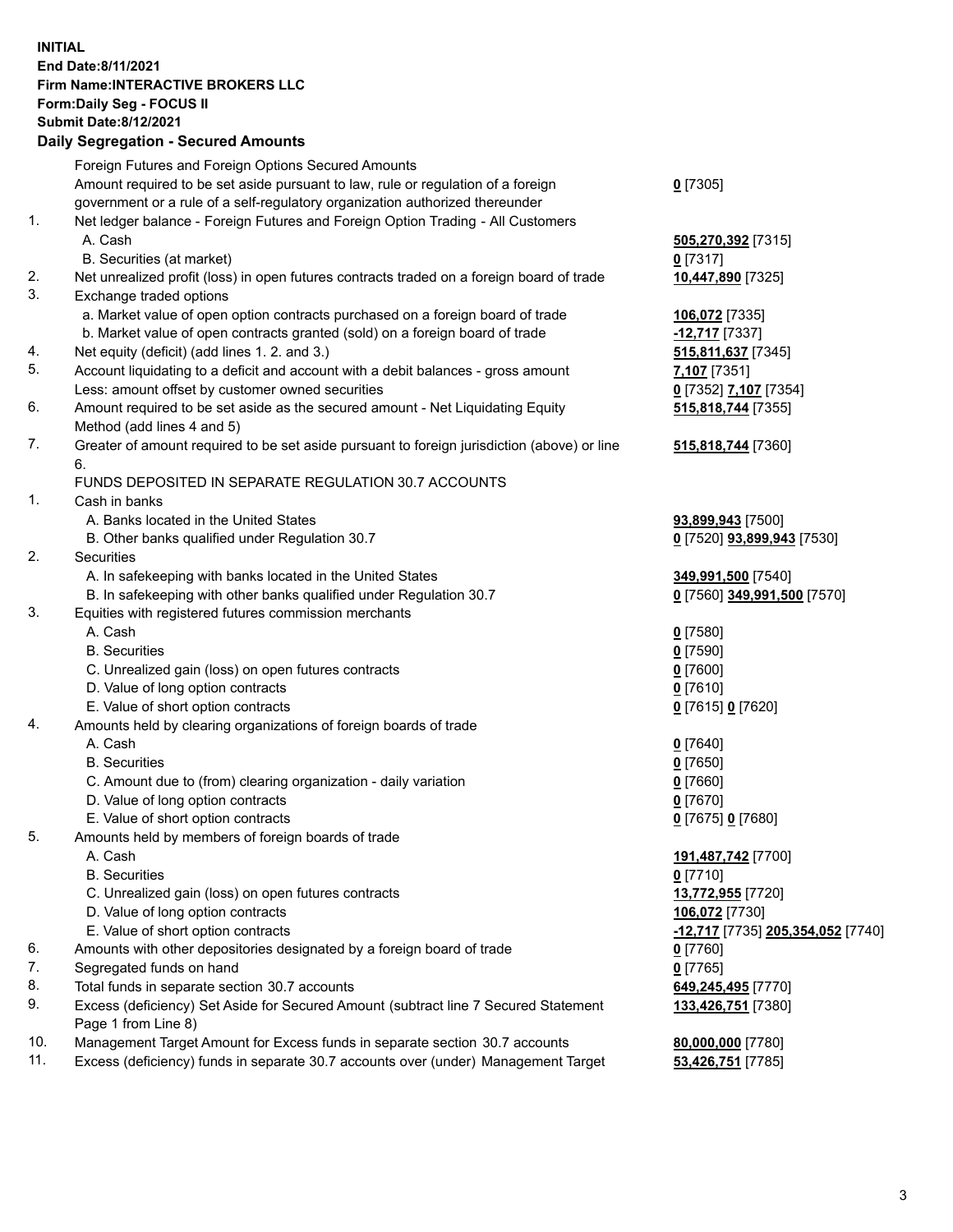**INITIAL End Date:8/11/2021 Firm Name:INTERACTIVE BROKERS LLC Form:Daily Seg - FOCUS II Submit Date:8/12/2021 Daily Segregation - Segregation Statement** SEGREGATION REQUIREMENTS(Section 4d(2) of the CEAct) 1. Net ledger balance A. Cash **6,821,514,226** [7010] B. Securities (at market) **0** [7020] 2. Net unrealized profit (loss) in open futures contracts traded on a contract market **104,617,953** [7030] 3. Exchange traded options A. Add market value of open option contracts purchased on a contract market **298,677,677** [7032] B. Deduct market value of open option contracts granted (sold) on a contract market **-235,501,775** [7033] 4. Net equity (deficit) (add lines 1, 2 and 3) **6,989,308,081** [7040] 5. Accounts liquidating to a deficit and accounts with debit balances - gross amount **1,231,196** [7045] Less: amount offset by customer securities **0** [7047] **1,231,196** [7050] 6. Amount required to be segregated (add lines 4 and 5) **6,990,539,277** [7060] FUNDS IN SEGREGATED ACCOUNTS 7. Deposited in segregated funds bank accounts A. Cash **1,542,272,177** [7070] B. Securities representing investments of customers' funds (at market) **3,247,363,825** [7080] C. Securities held for particular customers or option customers in lieu of cash (at market) **0** [7090] 8. Margins on deposit with derivatives clearing organizations of contract markets A. Cash **1,991,276,839** [7100] B. Securities representing investments of customers' funds (at market) **323,711,904** [7110] C. Securities held for particular customers or option customers in lieu of cash (at market) **0** [7120] 9. Net settlement from (to) derivatives clearing organizations of contract markets **24,943,296** [7130] 10. Exchange traded options A. Value of open long option contracts **298,502,239** [7132] B. Value of open short option contracts **-235,433,934** [7133] 11. Net equities with other FCMs A. Net liquidating equity **0** [7140] B. Securities representing investments of customers' funds (at market) **0** [7160] C. Securities held for particular customers or option customers in lieu of cash (at market) **0** [7170] 12. Segregated funds on hand **0** [7150] 13. Total amount in segregation (add lines 7 through 12) **7,192,636,346** [7180] 14. Excess (deficiency) funds in segregation (subtract line 6 from line 13) **202,097,069** [7190] 15. Management Target Amount for Excess funds in segregation **155,000,000** [7194] **47,097,069** [7198]

16. Excess (deficiency) funds in segregation over (under) Management Target Amount Excess